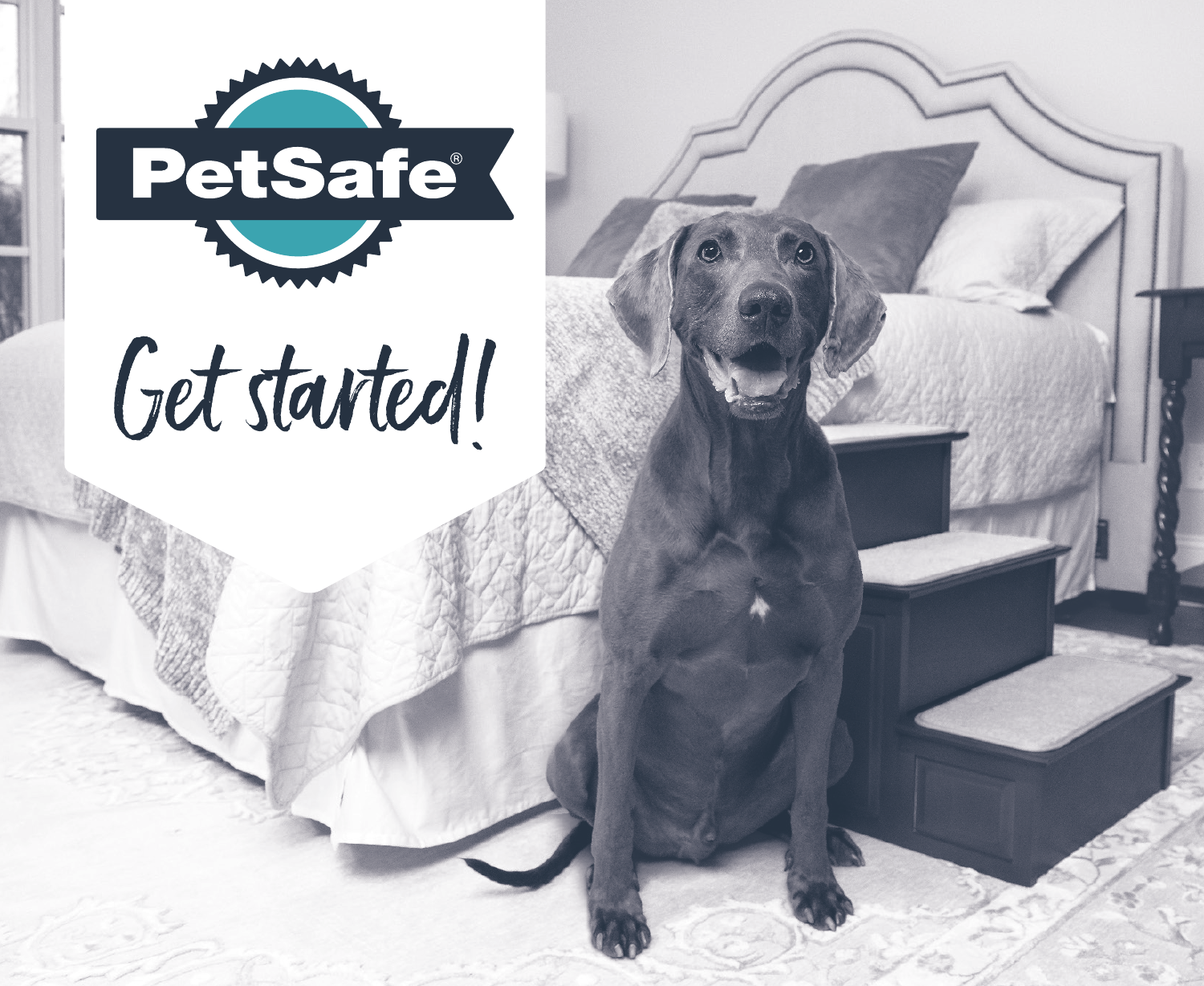

## Let's make home sweet home even sweeter.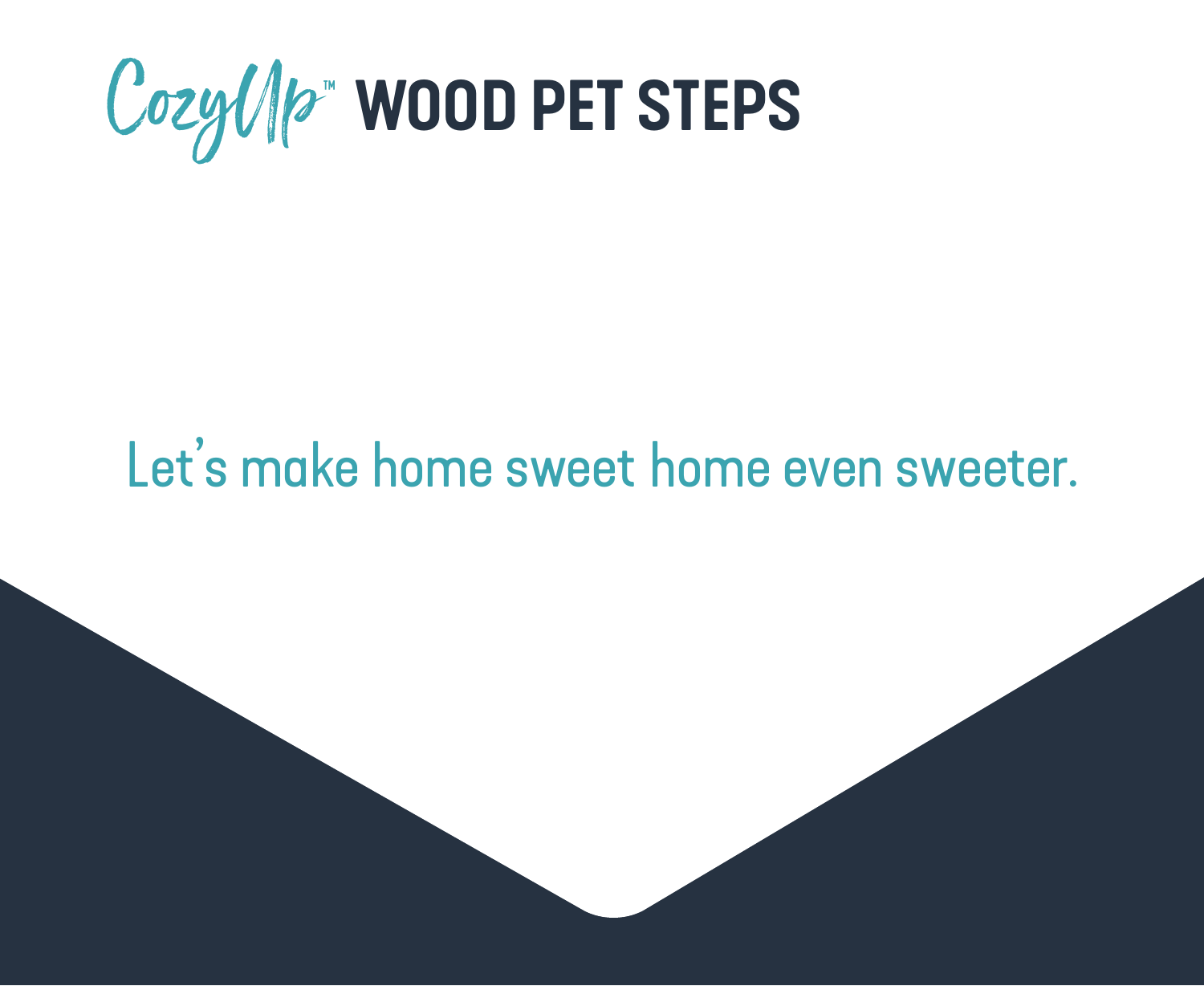What you have

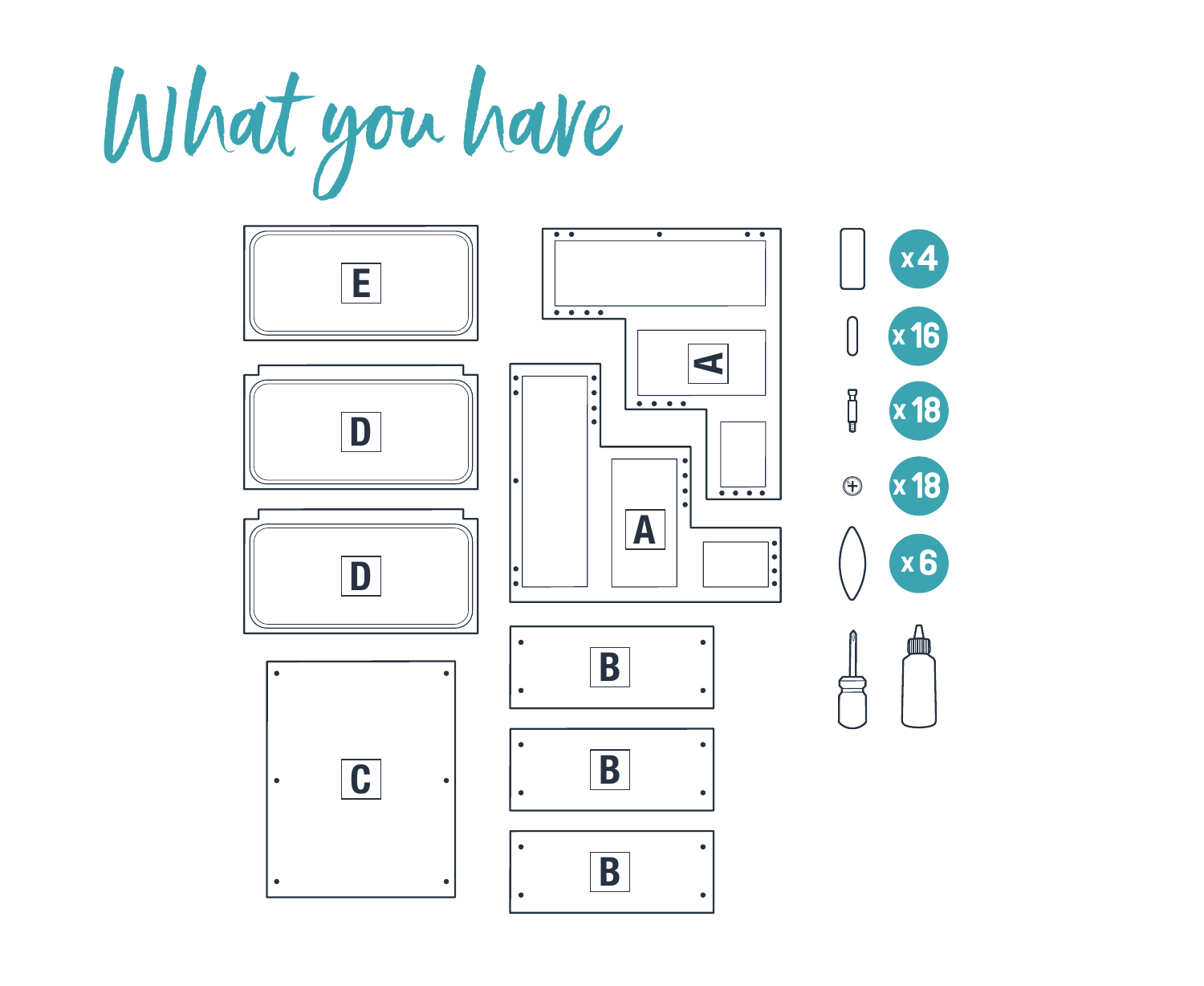

Lay both side panels flat with side A facing up. Screw cam bolts into the threaded holes in each side panel.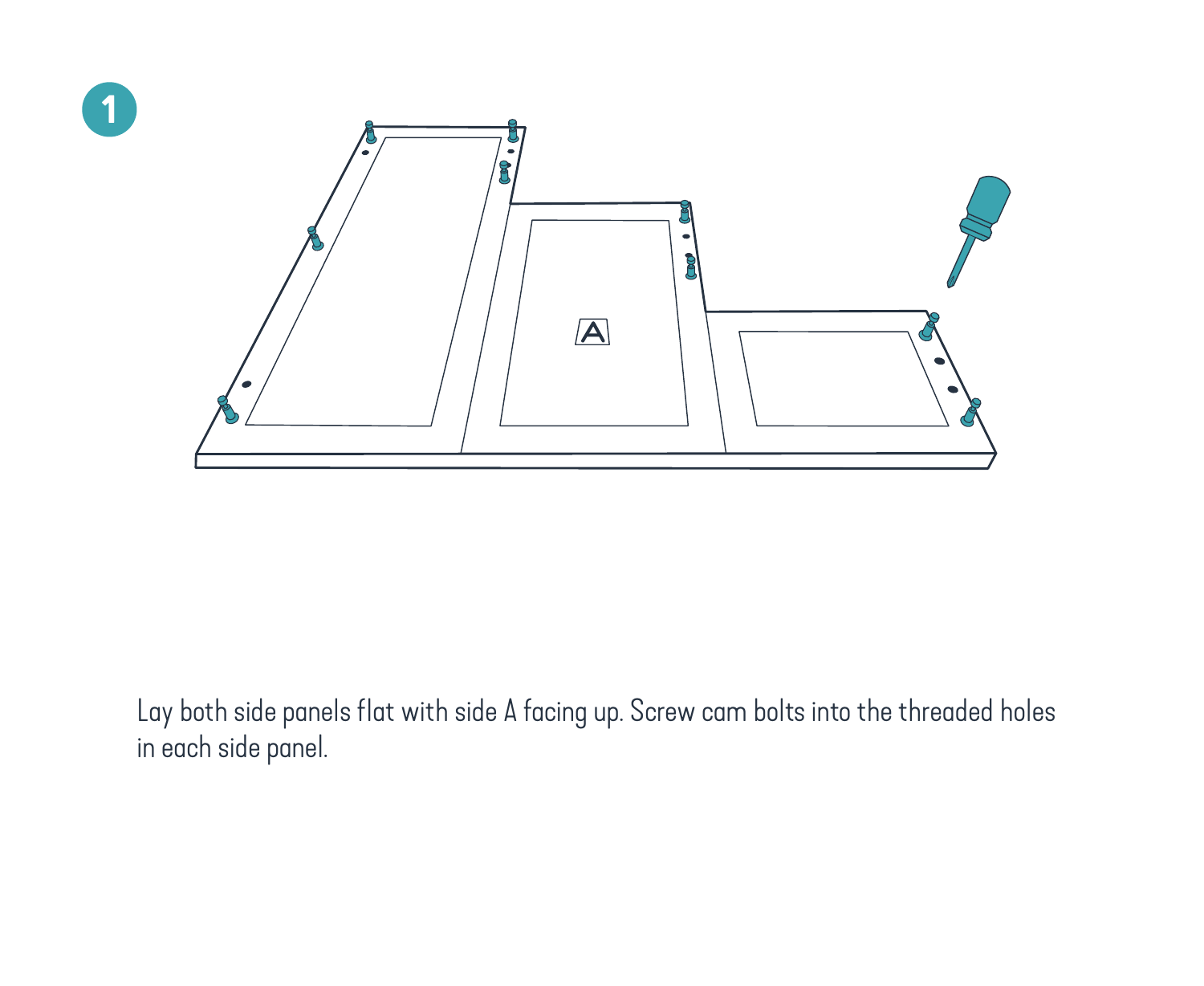

Insert wood dowels into the remaining holes in each side panel.

**2**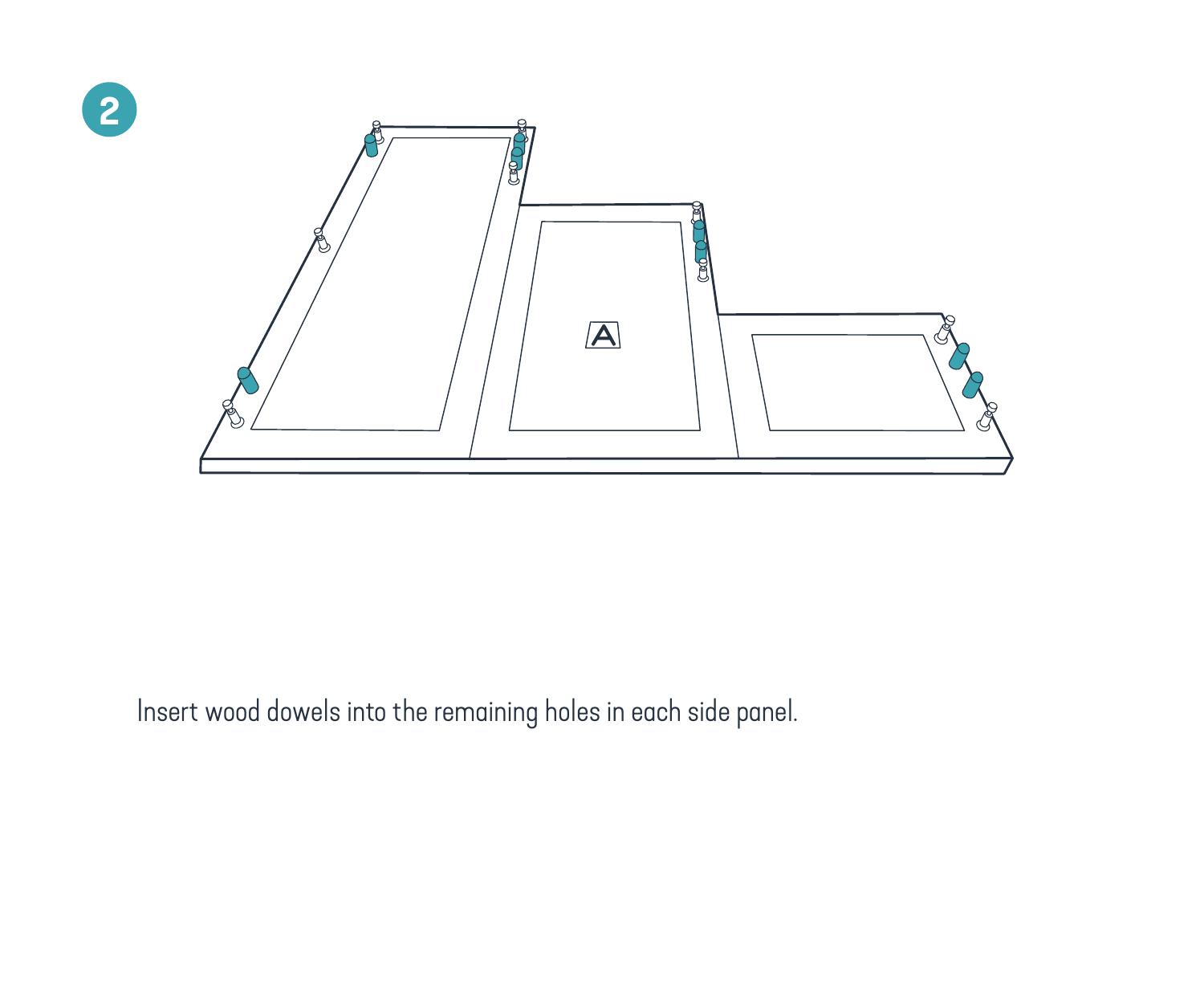



Connect the risers to one side panel with sides B facing inward.

Line up the holes in one end of each riser with the cam bolts and dowels in the side panel. Note the two holes in each riser where you will insert the cam nuts.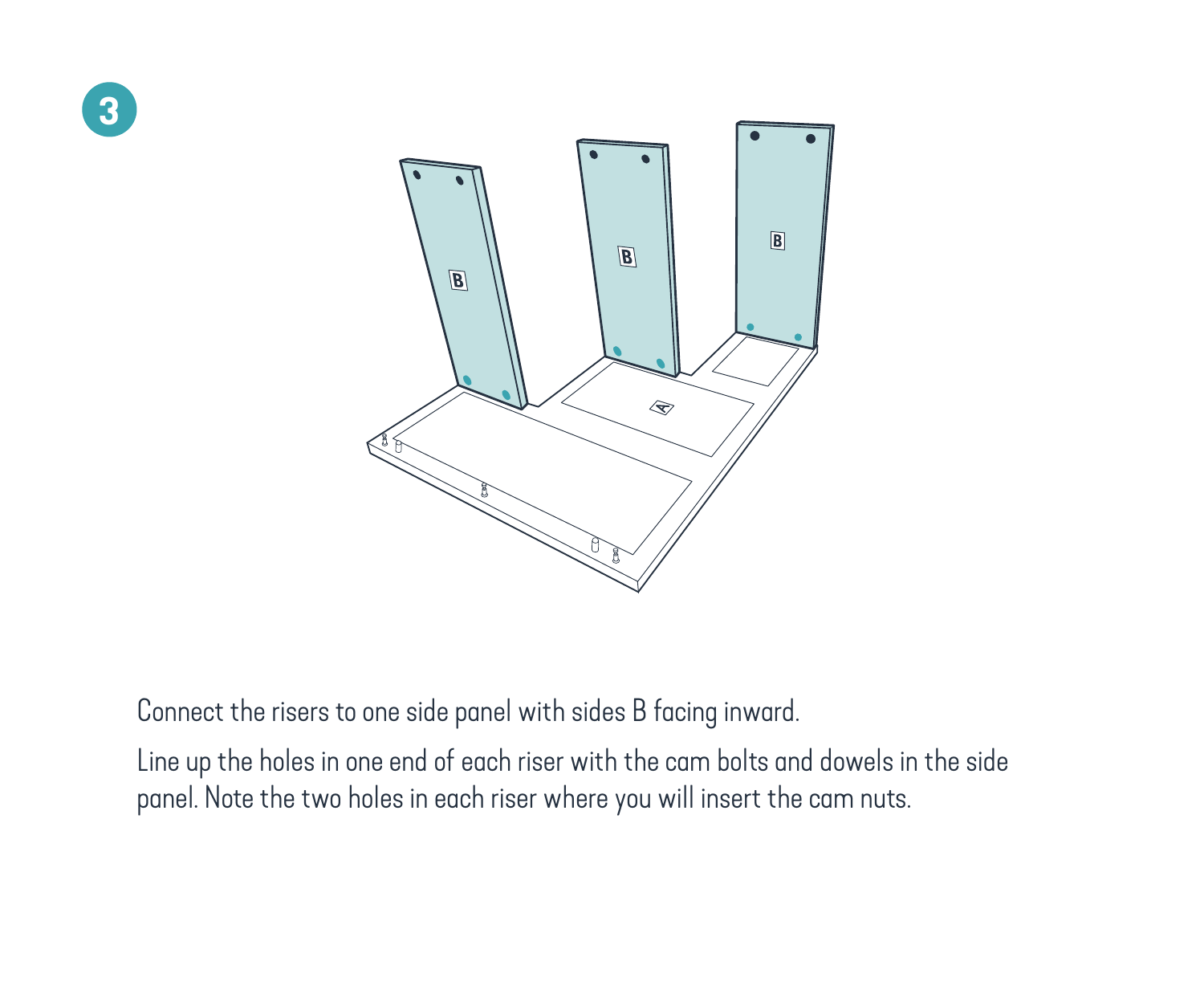



Insert cam nuts into the holes in each riser next to where the panels are connected. (The arrow on the cam nut should point toward the cam bolt.) Tighten the cam nuts to secure the connections.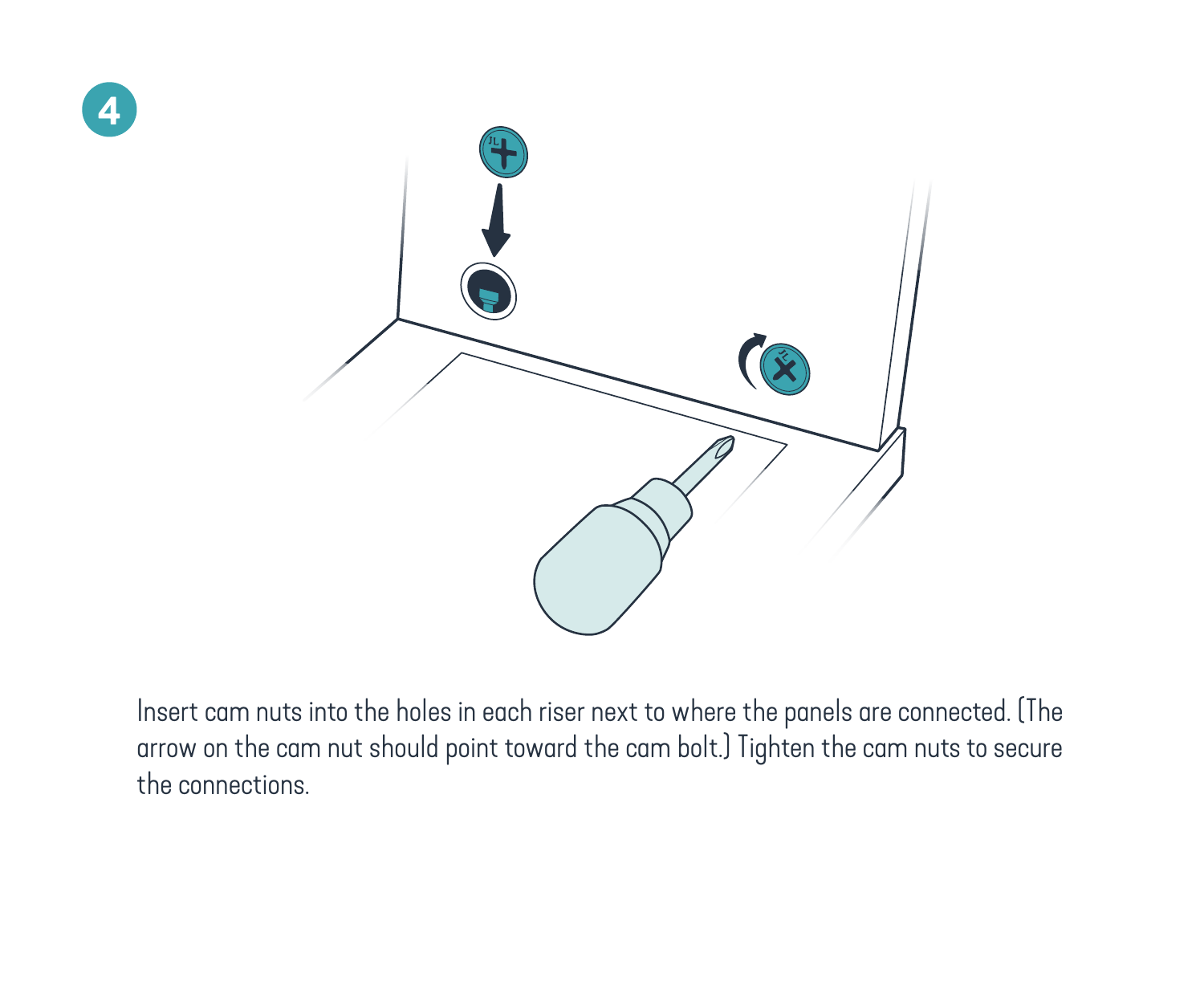

**5**

Connect the back panel to the side panel with side C facing inward. Secure the connection with cam nuts.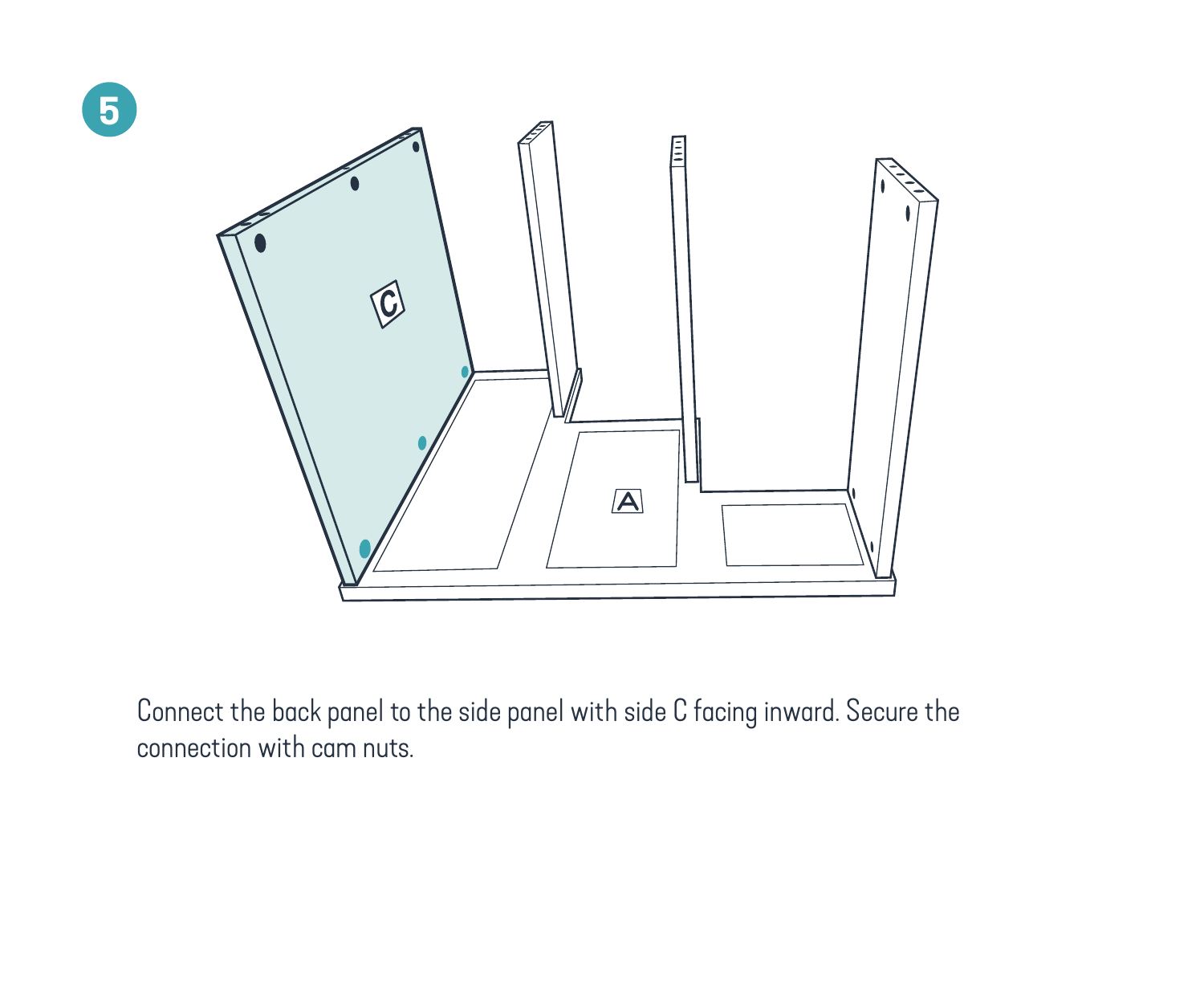



Connect the remaining side panel and secure the connections with cam nuts. Attach the self-adhesive feet to the four bottom corners and turn the steps upright.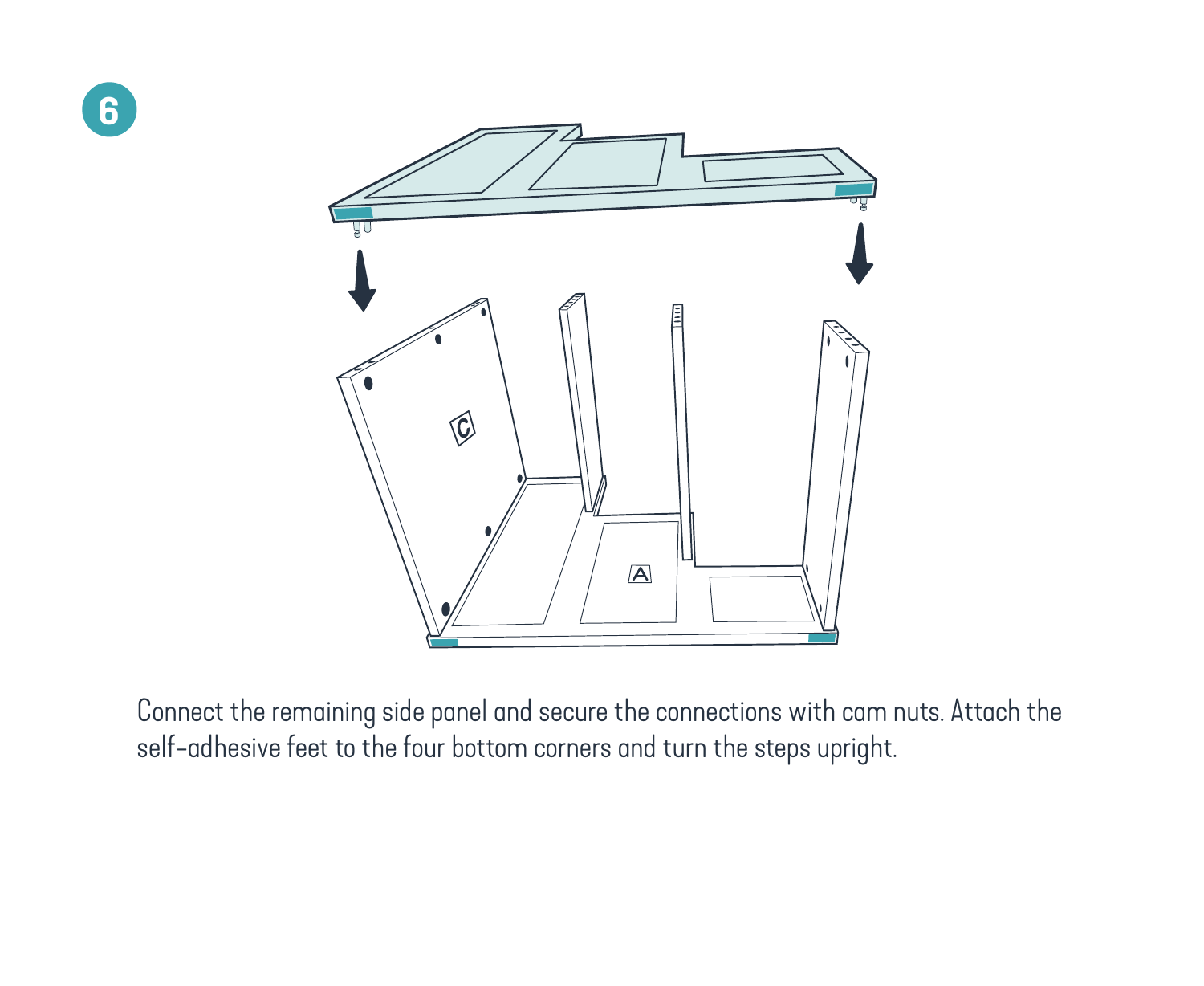



Squeeze glue into the slots on the top edge of the side panels and place a wood biscuit in each one. Starting at the top of the steps with tread E, attach each stair tread by applying glue to the slots on the underside of the tread, lining it up with the wood biscuits and pressing down.

Allow the glue to dry for several hours.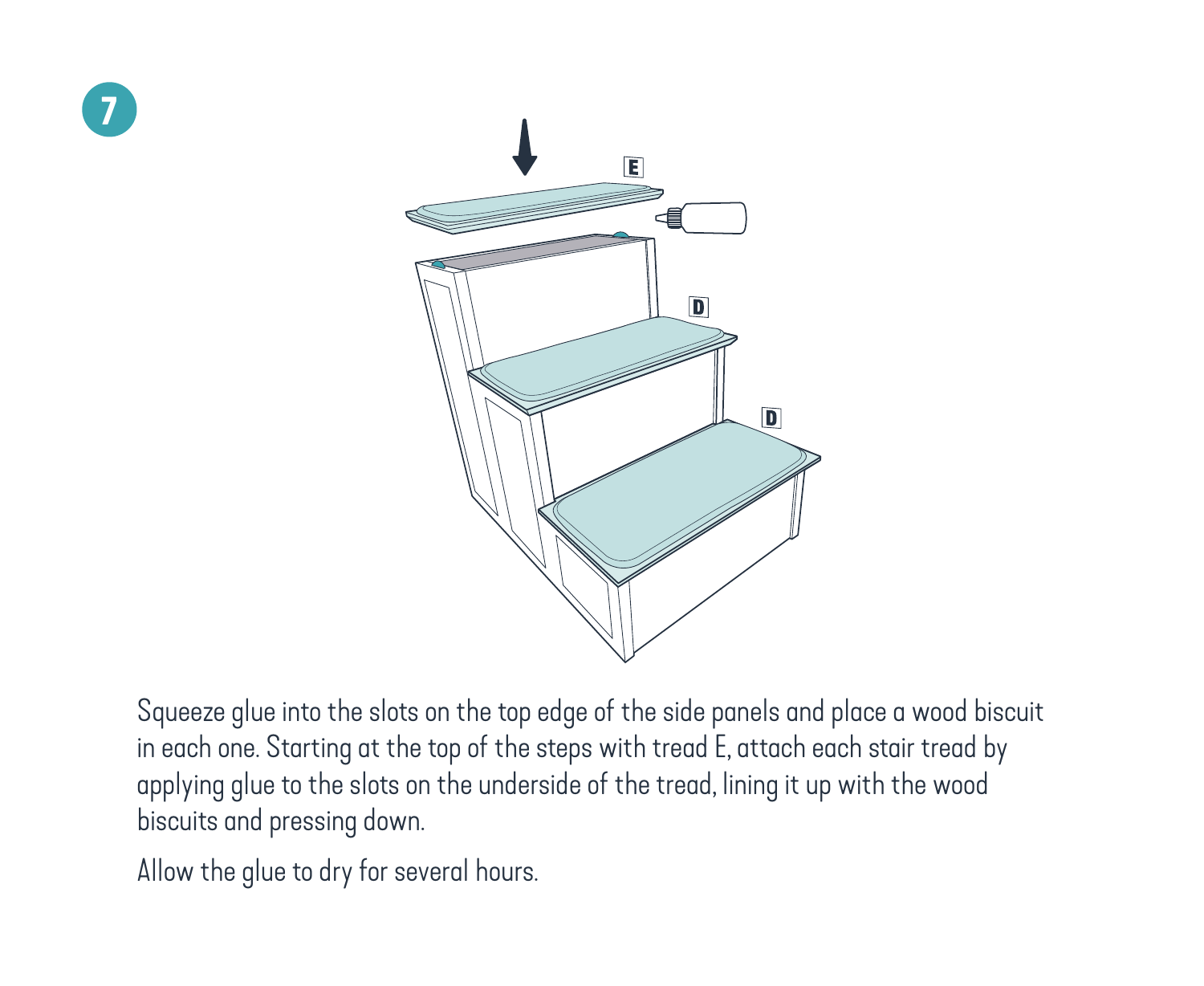



You're almost there! Offer treats to gently encourage your pet to practice walking up and down.

## With a little patience and lots of praise, your pet will soon be happy using the steps on his own!